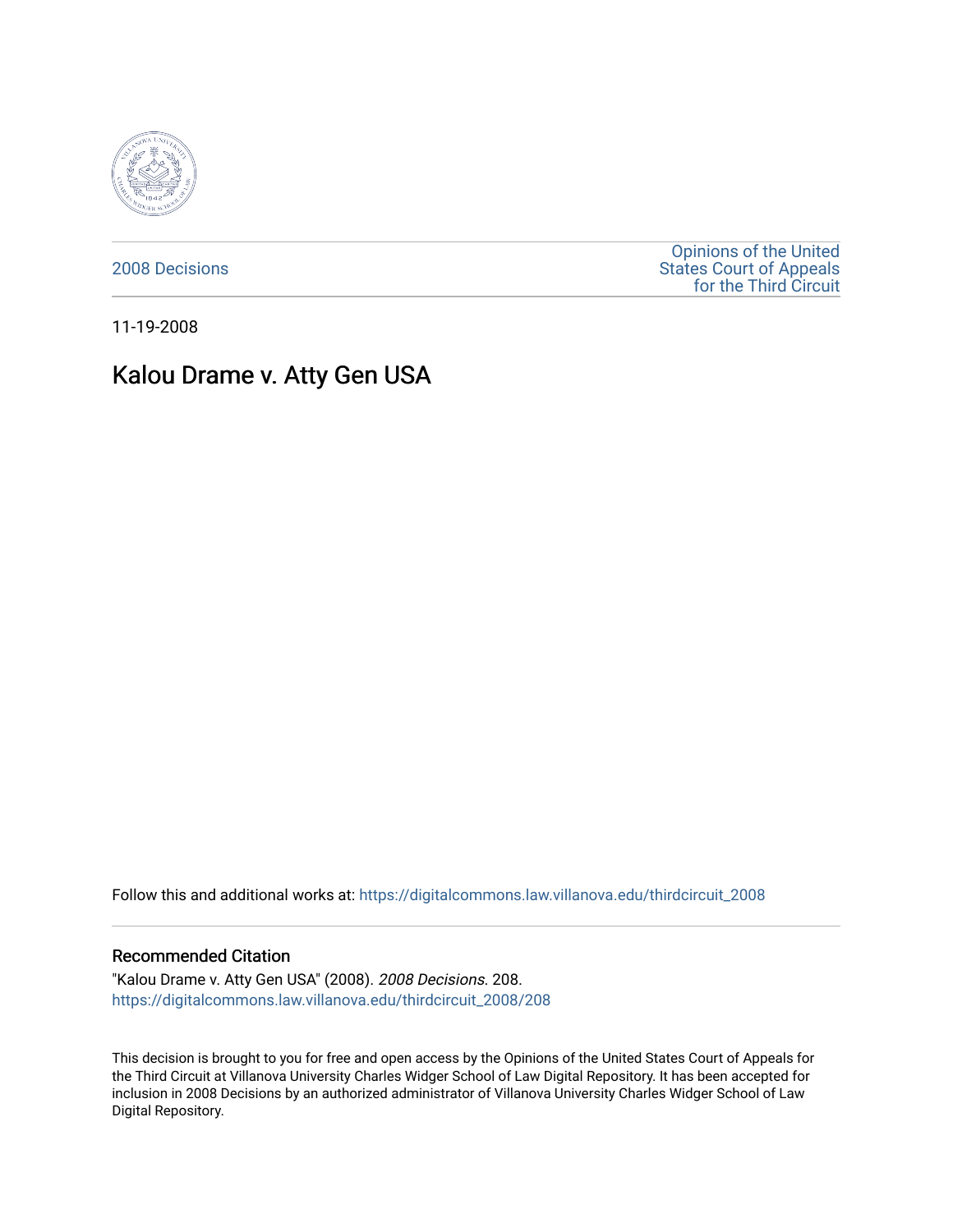### **NOT PRECEDENTIAL**

## UNITED STATES COURT OF APPEALS FOR THE THIRD CIRCUIT

\_\_\_\_\_\_\_\_\_\_\_

No. 08-1176

KALOU DRAME,

Appellant

v.

ATTORNEY GENERAL OF THE UNITED STATES

 $\overline{a}$ 

 $\overline{a}$ 

On Petition for Review of an Order of the Board of Immigration Appeals (Agency No. A79 728 769) Immigration Judge: Honorable Donald Vincent Ferlise

Submitted Pursuant to Third Circuit LAR 34.1(a) November 17, 2008

Before: SLOVITER, STAPLETON AND COWEN, Circuit Judges

(Opinion filed: November 19, 2008) \_\_\_\_\_\_\_\_\_\_\_

### OPINION

PER CURIAM

Kalou Drame, a native and citizen of Mali, was charged with removability

pursuant to Immigration and Nationality Act ("INA")  $\S 212(a)(6)(A)(i)$  [8 U.S.C.

§ 1182(a)(6)(A)(i)], as an alien present in the United States without admission or parole.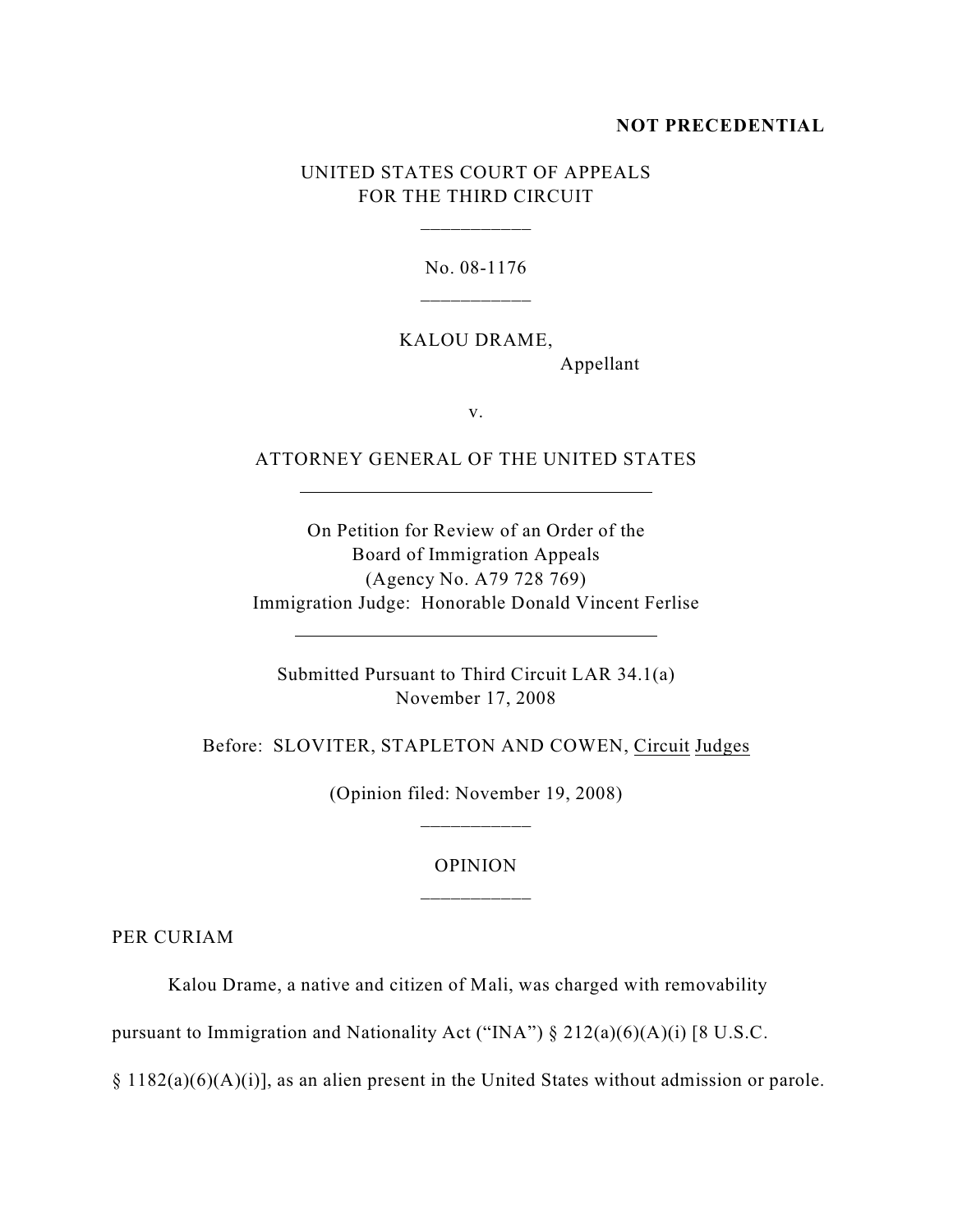Drame conceded the charge of removability but sought withholding of removal and protection under the United Nations Convention Against Torture ("CAT"). In support of his claim for relief, Drame testified that he and his family were farmers and members of the Soninke tribe. A dispute arose when Fulani tribesmen allowed their animals to go onto Drame's land and damage his crops. Ultimately, Fulani shepherds killed Drame's father; during the same altercation the shepherds beat Drame with sticks and machetes. Drame fled to his uncle's home, where he stayed for three weeks before traveling to Canada. Following an initial unsuccessful attempt to seek admission to the United States in 1995,<sup>1</sup> Drame entered this country from Canada without inspection in July 1998.

The Immigration Judge ("IJ") found that Drame was not credible because of discrepancies between his testimony and his affidavit concerning the circumstances surrounding his father's death and his trip to his uncle's house. The IJ indicated that, even assuming that Drame was credible, he would not be entitled to relief because the incidents he described did not amount to persecution. Accordingly, the IJ denied all relief. The Board of Immigration Appeals ("BIA") adopted and affirmed the IJ's adverse credibility determinations.<sup>2</sup> Drame petitioned for review of the BIA's decision.

 $<sup>1</sup>$  Drame pled guilty to attempted entry by willfully making a false misrepresentation of</sup> material fact, see Immigration and Nationality Act ("INA") § 275(a)(3) [8 U.S.C. § 1325(a)(3)], after he presented a false Canadian passport to United States border officials.

 $^2$  Because Drame had not pursued asylum, the BIA vacated that portion of the IJ's decision which found that Drame's asylum application was frivolous. Furthermore, the BIA did not specifically adopt the IJ's conclusion that Drame's experiences did not rise to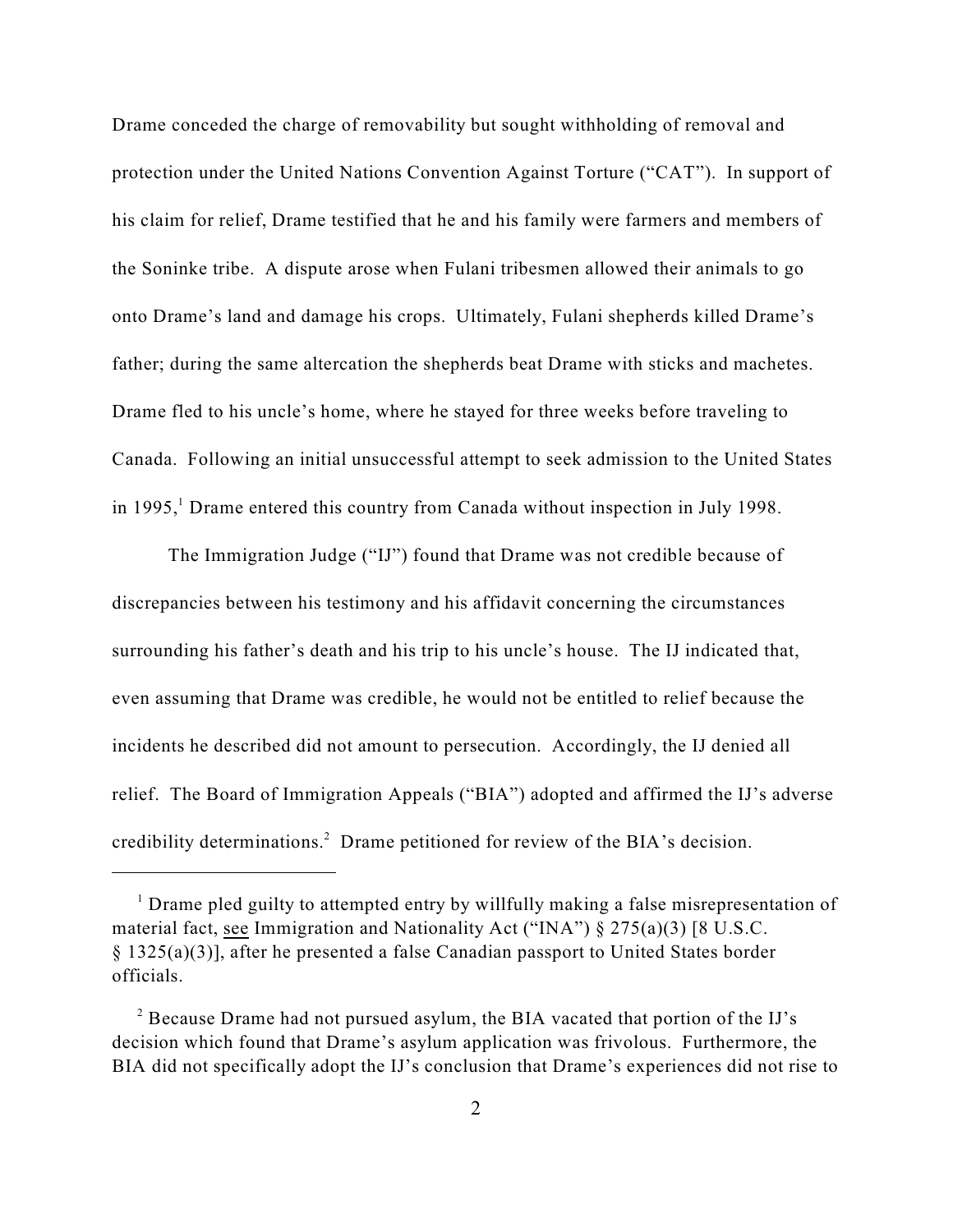Drame raises two claims on appeal, neither of which directly challenge the adverse credibility determinations.<sup>3</sup> First, Drame alleges that the IJ violated his due process rights. He concedes that "gross inconsistencies were found between [his] testimony and the affidavit that was prepared prior to the hearing," but asserts that the IJ "should have inquired as to what led to th[ese] discrepancies." Instead, according to Drame, the IJ "prevented the record from being properly developed," failed "to give any weight to Mr. Drame's statements concerning his limited educational background," and "hastily entered a decision against him."

Judicial review of final orders of removal is available only if the alien has exhausted administrative remedies available "as of right." INA  $\S$  242(d)(1) [8 U.S.C.

the level of persecution.

<sup>3</sup> At one point, however, Drame asserts that "[o]ther than the inconsistencies between [his] testimony and the affidavit, all other discrepancies were minor." Drame is referring to an inconsistency concerning the timing of his trip to his uncle's house following his father's murder. Drame testified that after his father's burial he "left the village the next day." He later stated that he had already left his home when the Fulani came to destroy it the same day they killed his father. Drame's affidavit indicated that he went to his uncle's home after being threatened with eviction from his home "a few days after [his father's] burial." To account for these discrepancies, Drame explained that "[t]o travel between our village to [the town where his uncle lived] is not a one day trip." It is possible that Drame left his house the day his father was killed, but did not leave the village until the next day. Nevertheless, Drame's explanation does not account for the statement in his affidavit about leaving a "few days" after the burial. Contrary to Drame's belief, the amount of time he waited before leaving is relevant because it reflects the degree to which he feared for his safety.

 $A$  claim is "available as of right" if "(1) the alien's claim was within the jurisdiction of the BIA to consider and implicated agency expertise, and (2) the agency was capable (continued...)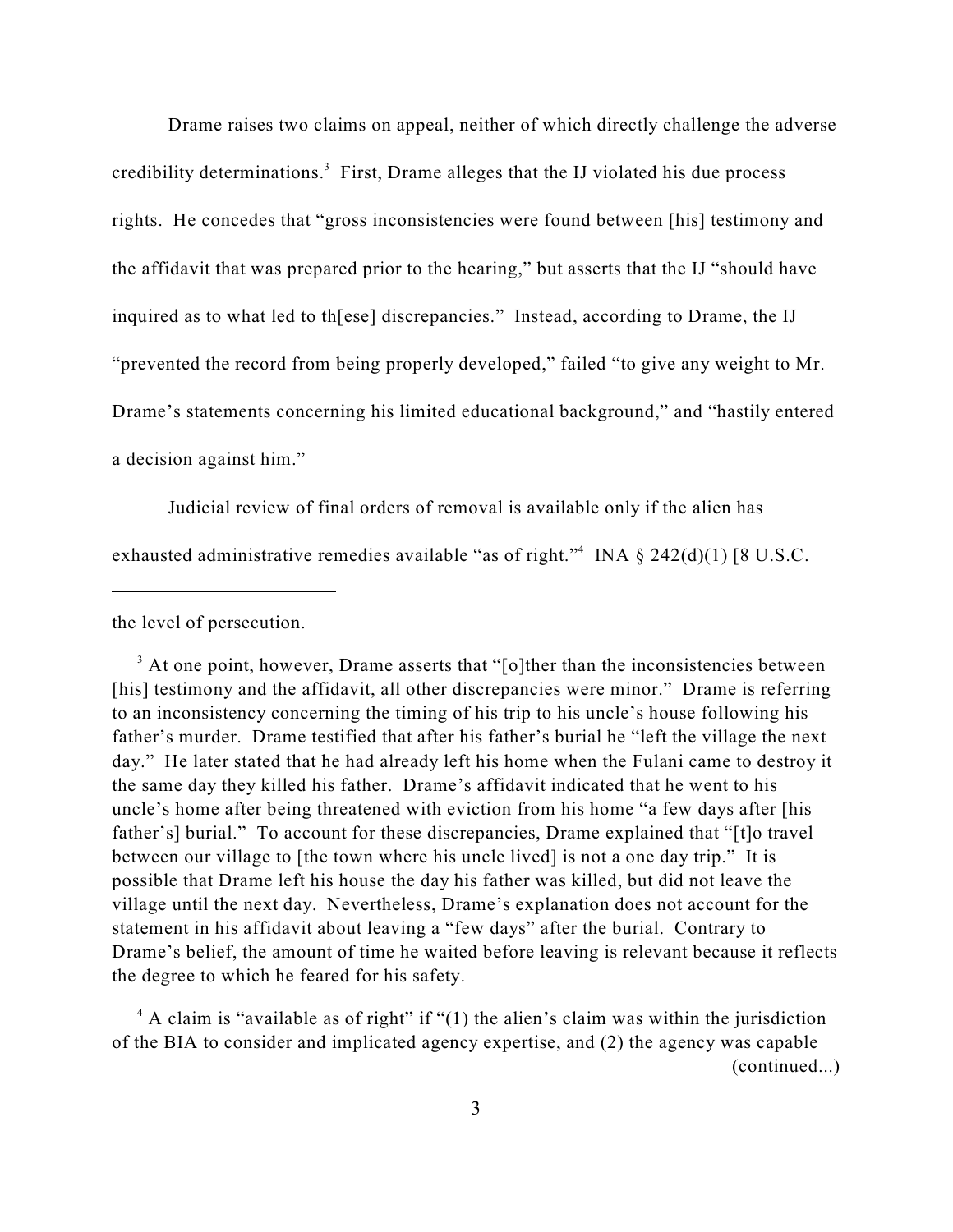$\S 1252(d)(1)$ ]. "To exhaust a claim before the agency, an applicant must first raise the issue before the BIA or IJ . . . so as to give it 'the opportunity to resolve a controversy or correct its own errors before judicial intervention.'" Bonhometre v. Gonzales, 414 F.3d 442, 447 (3d Cir. 2005) (citing Zara v. Ashcroft, 383 F.3d 927, 931 (9th Cir. 2004)). "[S]o long as an immigrant petitioner makes some effort, however insufficient, to place the Board on notice of a straightforward issue being raised on appeal, a petitioner is deemed to have exhausted her administrative remedies." Yan Lan Wu v. Ashcroft, 393 F.3d 418, 422 (3d Cir. 2005) (citing Bhiski v. Ashcroft, 373 F.3d 363, 367-68 (3d Cir. 2004)).

The government contends that Drame failed to exhaust his due process claim. It is clear that Drame did not raise this claim in his Notice of Appeal to the BIA or in his brief filed in support of the Notice of Appeal. See Yan Lan Wu, 393 F.3d at 422. When a petitioner advances a due process claim, however, exhaustion of administrative remedies may not be required because the BIA generally lacks jurisdiction to hear constitutional challenges. See Sewak v. INS, 900 F.2d 667, 670 (3d Cir. 1990). But a due process claim alleging an error that is correctable through the administrative process is subject to the exhaustion requirement. See Khan v. Attorney General, 448 F.3d 226, 236 n.8 (3d Cir. 2006) ("[B]ecause this claim, stripped of its 'due process' label, is a claim of

 $^4$ (...continued)

of granting the remedy sought by the alien." Bonhometre v. Gonzales, 414 F.3d 442, 447 (3d Cir. 2005).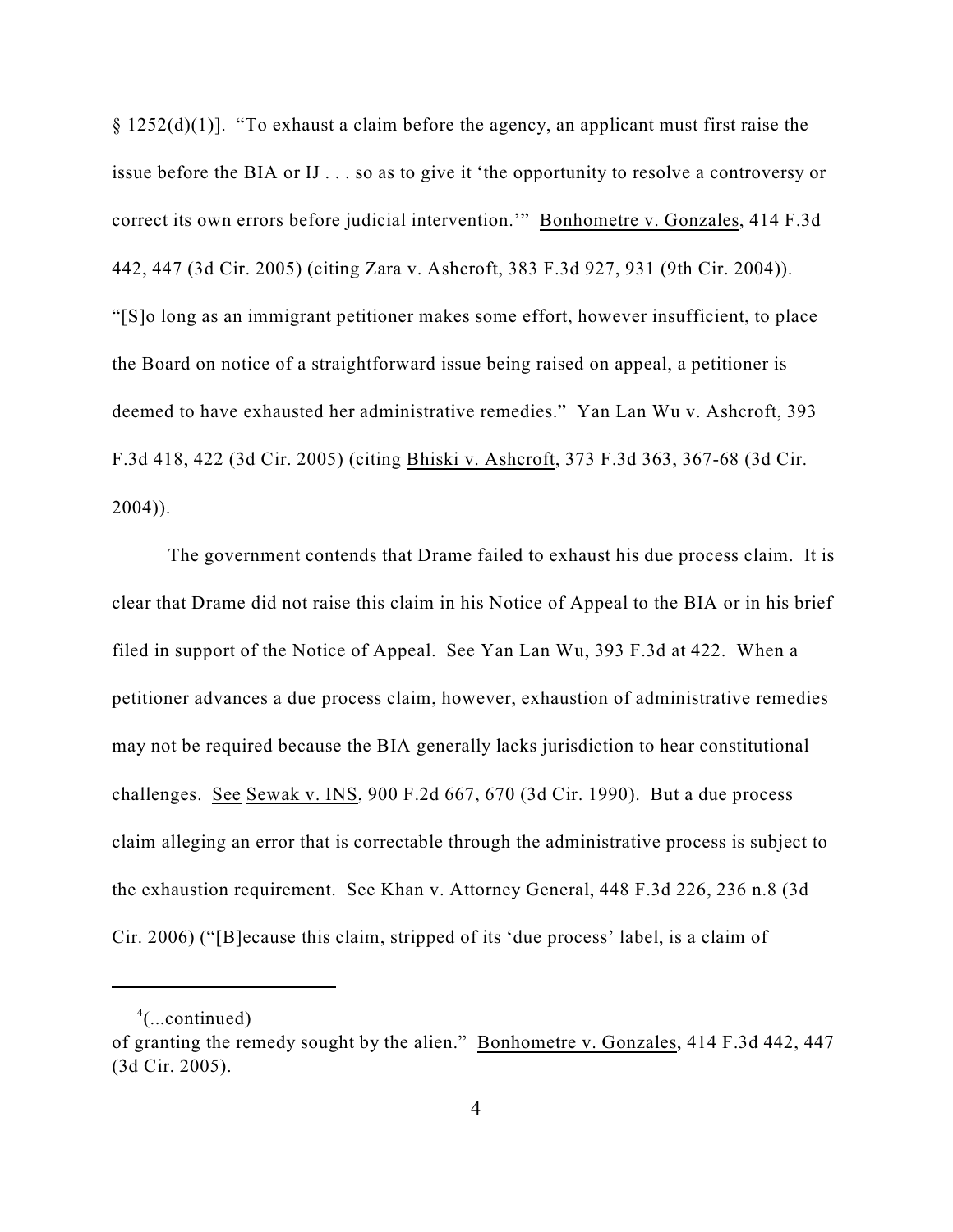procedural error that could have been addressed by the BIA on appeal, the requirement that [the petitioner] exhaust remedies applies."). Drame's complaint about the manner in which the IJ conducted the hearing is essentially a procedural due process claim. It is clear the BIA had the ability to hear, adjudicate, and remand this claim. See Bonhometre, 414 F.3d at 448 (holding that "it is beyond debate that, had the BIA concluded that the IJ's conduct during the immigration hearing did not fulfill his obligation to completely develop the record under the immigration regulations, it could have remanded for a new trial."). Thus, Drame's failure to present his procedural due process claims to the Board renders them unexhausted.

In his second claim, Drame asserts that the IJ and the BIA erred in denying his application for relief under the CAT. The CAT prevents the United States government from removing an alien to a country where torture will occur. See 8 C.F.R.  $\S 208.16(d)(1)$ . The torture must be "inflicted by or at the instigation of or with the consent or acquiescence of" an official person.  $8$  C.F.R.  $\S$  208.18(a)(1). It is the applicant's burden to establish "that it is more likely than not" that he will be tortured if removed. 8 C.F.R.  $\S 208.16(c)(2)$ . The applicant must meet this burden with objective evidence. See Sevoian v. Ashcroft, 290 F. 3d 166, 175 (3d Cir. 2002). The denial of relief under the CAT is reviewed under the substantial evidence test. See Zubeda v. Ashcroft, 333 F.3d 463, 471 (3d Cir. 2003).

While Drame is correct that an adverse credibility finding does not necessarily

5